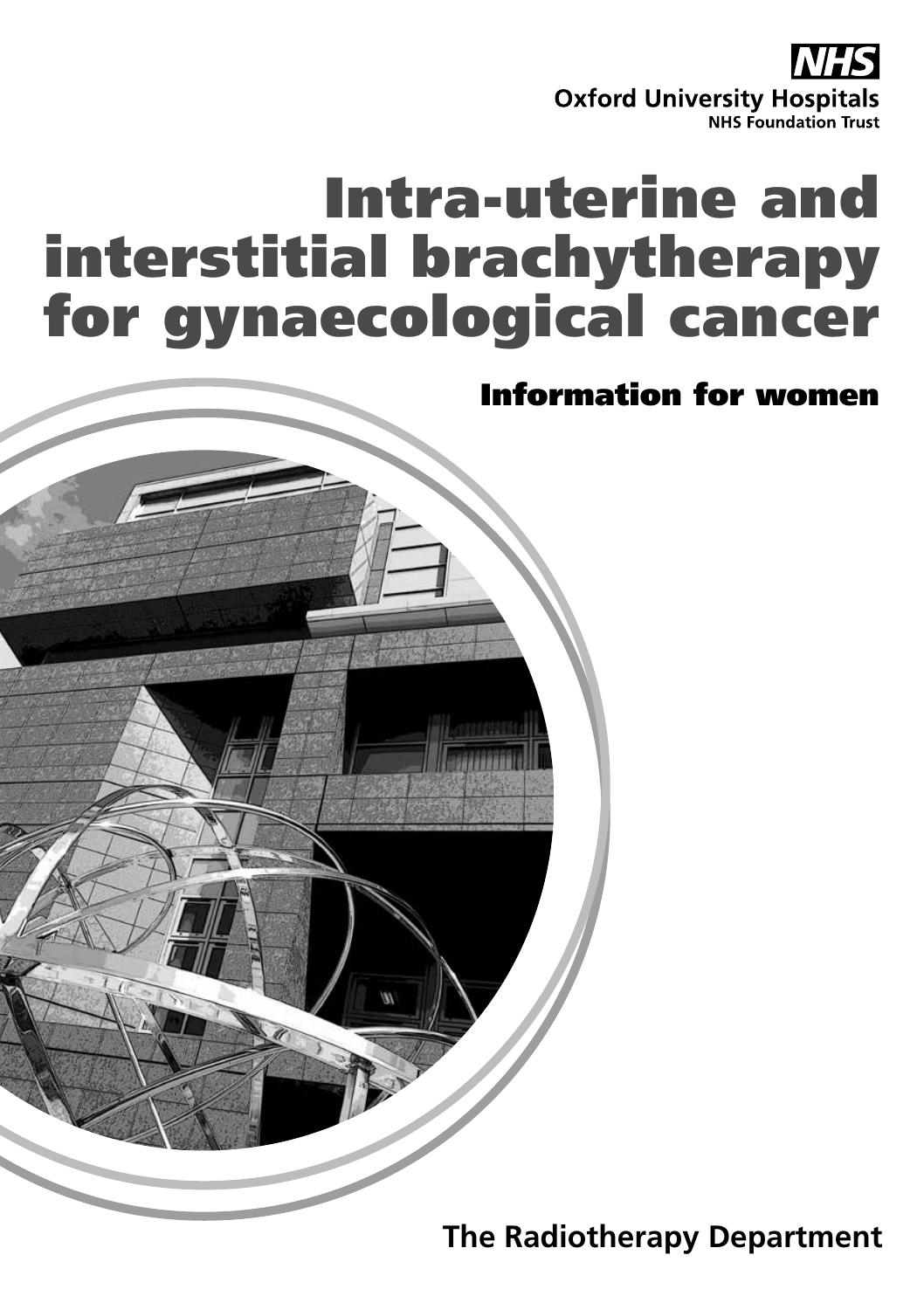You have been given this leaflet as you have been recommended brachytherapy as part of your treatment for your gynaecological cancer. By giving you some idea of what to expect we hope to ease some of the worries you may have. Family members and friends may also find it helpful.

This leaflet is detailed, but is intended as a guide only. The brachytherapy radiographers and your doctor will have already talked to you about this treatment.

# What is brachytherapy?

Brachytherapy is a form of high-dose radiation treatment, given from inside the body. Some people refer to it as 'internal treatment'.

Narrow tubes (applicators) are put inside your body and then a very small radioactive pellet (source) is put inside the applicators. This allows us to give a high dose of radiation to the tissue close to the source, without adding a large dose to the other tissues in your pelvis.

You will not be radioactive. Your body does not store up or give off any radiation with this treatment.

# Why do I need to have brachytherapy?

In addition to the external beam radiotherapy you are having, we need to give a further dose of radiation just to your womb (uterus), cervix, vagina or vulval area. By using brachytherapy we are able to position the treatment directly in this area.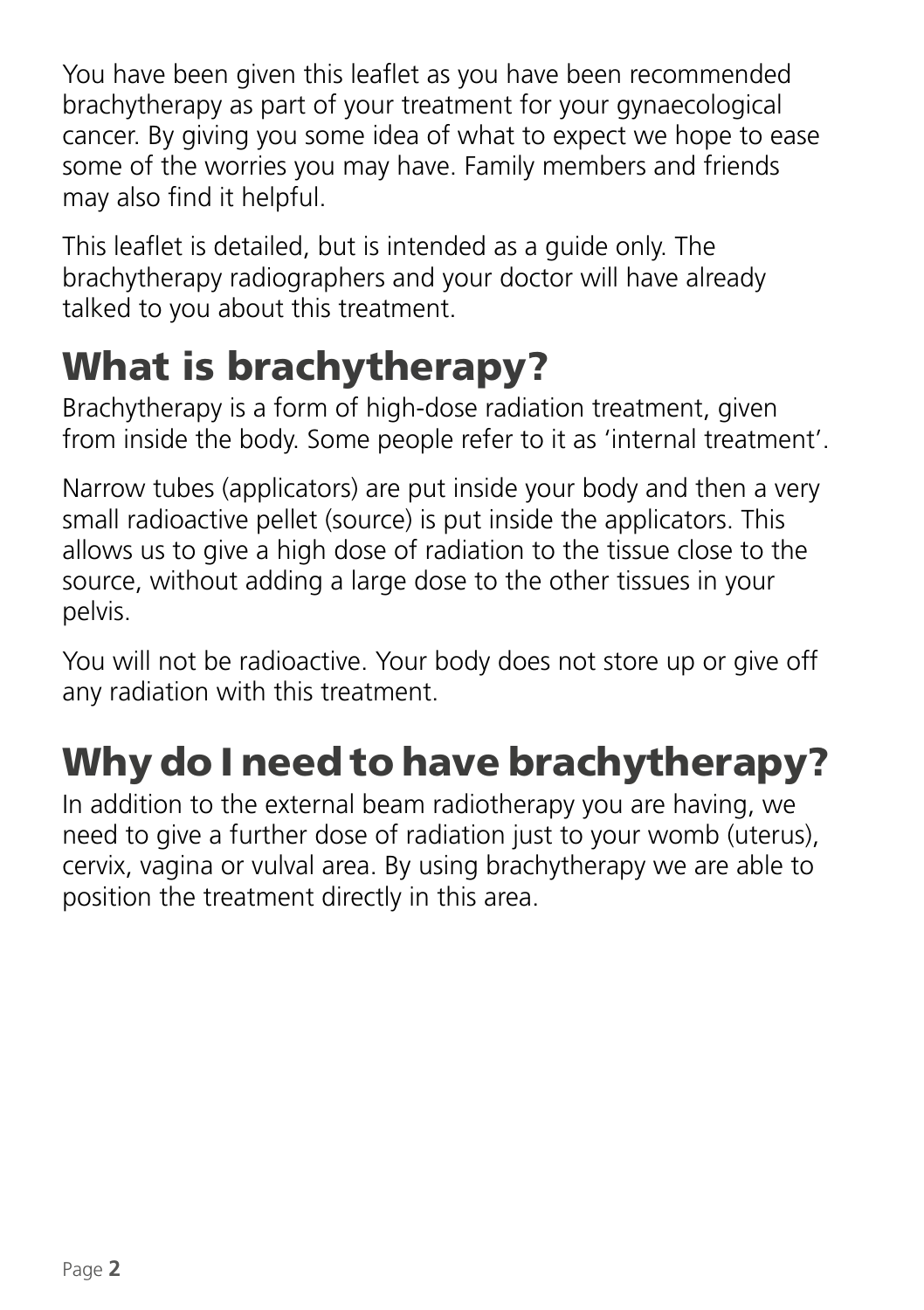# Brachytherapy procedure

You are likely to have four treatments within one week.

You will be admitted to hospital for this procedure and will need to remain in your hospital bed for the duration of your treatment (three days). You will be admitted via TDA (theatre direct admissions) on the morning of your first treatment.

#### Day one

On the morning of your first treatment you will be taken to the operating theatre, where you will be given either a general or a spinal anaesthetic. This means that you might be asleep (unconscious) during the procedure. If you are given a spinal anaesthetic, you will be given sedation to help you sleep during the procedure.

The doctor will examine you internally, then insert the applicators into your cervix and/or womb, vagina or vulva. If necessary, they will place soft gauze packing into your vagina to keep the applicators in the correct position. You will also have a urinary catheter (a narrow plastic tube) inserted into your bladder, as you will not be able to leave your bed during the rest of the treatment. The applicators and catheter will remain in place whilst you are in hospital.

After you have recovered (woken up) from the anaesthetic you will be taken for an MRI (magnetic resonance imaging) scan and CT (computerised tomography) scan. You will then be taken back to the ward to wait for your first treatment. During this time we will produce an individual treatment plan for you, using information from the scans and internal examination.

Later in the day you will be brought down to the radiotherapy department to have your first treatment.

#### Day two

You will be brought down to the Radiotherapy Department to have your second treatment, followed by a CT scan, then you will be taken back to the ward. Approximately 6 hours later, you will be brought down again to have your third treatment.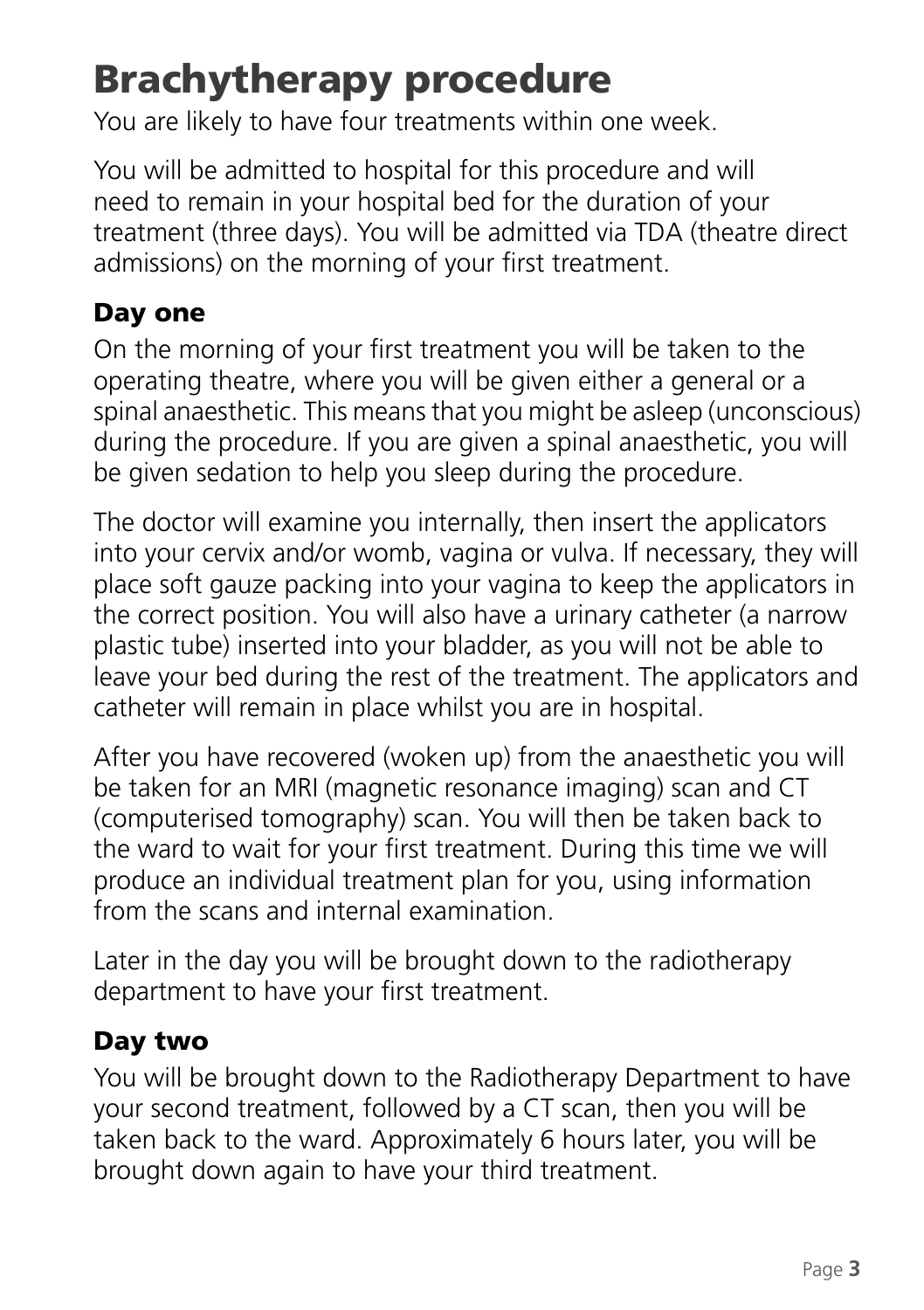#### Day three

You will be brought down to the Radiotherapy Department to have a CT scan, then be taken back to the ward. Once the treatment plan is ready, you will be brought down again to have your fourth treatment.

When the treatment is completed the applicators will be removed and you will be returned back to the ward.

The ward staff will decide what time you are ready to be discharged home. This depends on how you are feeling after the treatment.

### How is the treatment delivered?

The source is housed in a small machine. When the treatment plan is ready, the radiographers will connect the machine to the applicators. When the machine is switched on, the source travels into the applicators to deliver the treatment.

The radiographers will leave the room when you are ready to start the treatment. You will be asked to lie still and breathe normally. The radiographers will be watching you continuously on cameras from outside the room. If you need them to come back in just raise your hand.

You will not be able to feel the source traveling into the applicators or the treatment itself. The treatment will take between 5-10 minutes to deliver. When it is over, the source will travel back into the machine.

The machine will automatically switch itself off when the treatment is finished. The radiographers will then enter the room and disconnect the machine from the applicators.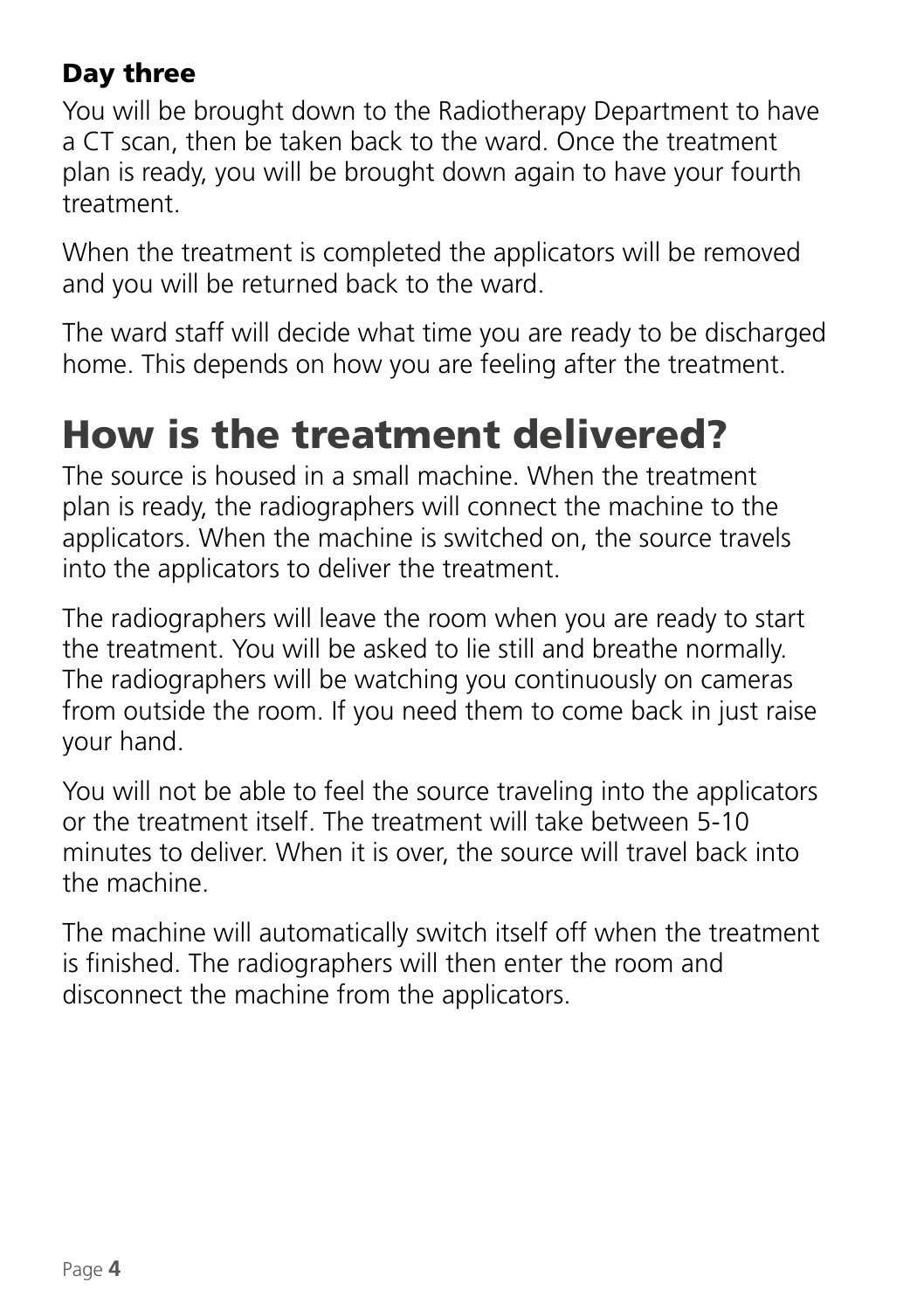### Can I move while receiving the treatment?

While you are in hospital and have the applicators in place there are restrictions to how much you can move. You cannot completely bend your knees, sit up or roll onto your side. However, you will be able move your arms and upper body to get things off your side table. It is important to regularly do the exercises detailed on the following pages.

During this time you will be given painkillers through a special pump, called Patient Controlled Analgesia (PCA). This is connected to a cannula (narrow tube in one of your veins). You can control the amount of painkiller you receive, by pressing a button. This releases a set amount of medication into your body. The levels of painkiller are pre-set, so that you cannot have too much (overdose). Using the PCA will help you to be as comfortable as possible during your stay in hospital.

When the treatment is finished and you are ready to go home, a nurse will help you to get up out of bed. You should take your time getting up as this gives your body a chance to adapt after lying flat. Please let the nurse know if you feel lightheaded.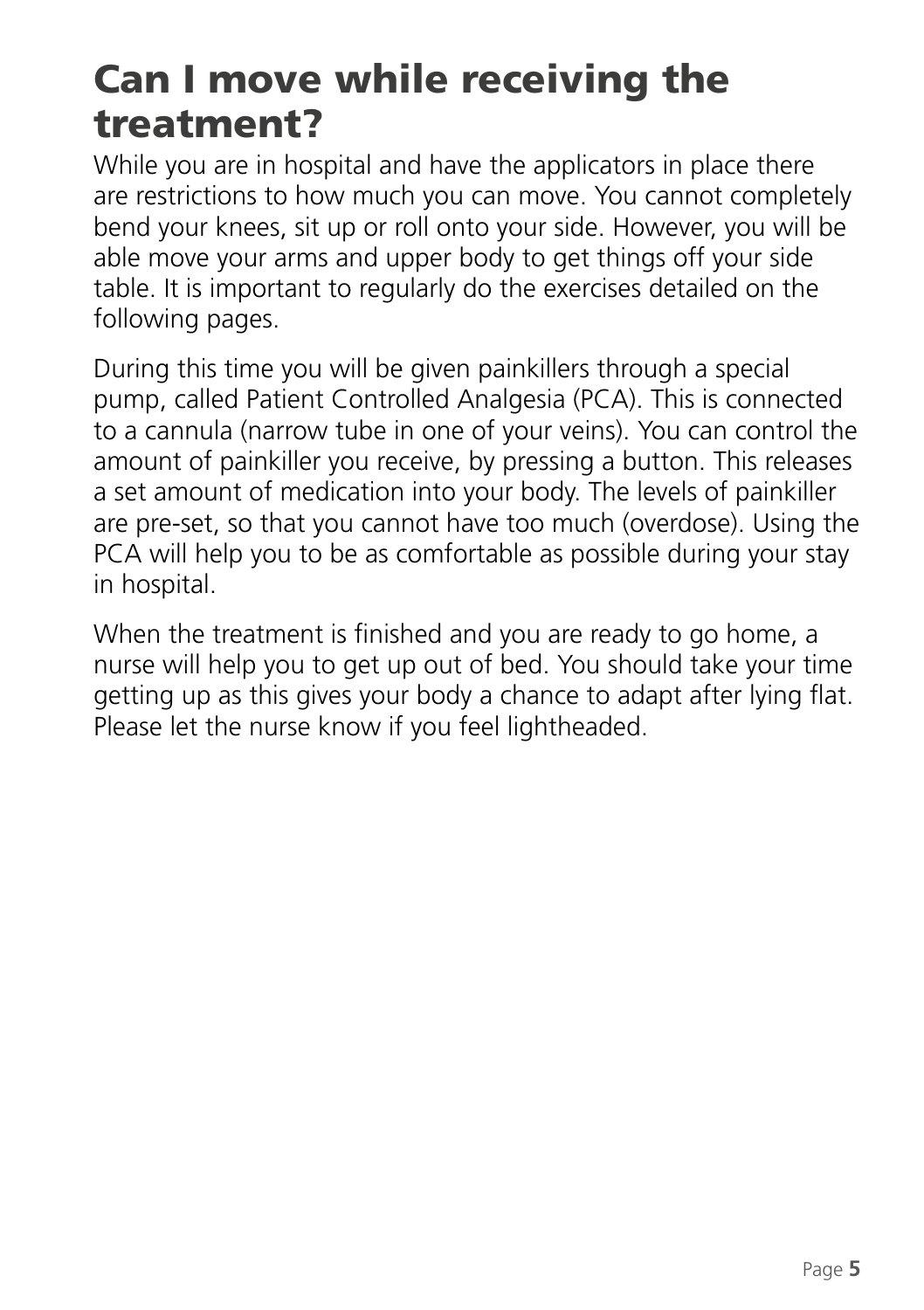# Exercises

During any period of inactivity, blood flow through the veins is decreased. You will be lying still for a long period of time, so it is important to carry out regular exercises. This stimulates your circulation, helping to prevent deep vein thrombosis (DVT) in your legs.

A DVT is caused by a blood clot forming in a vein. It is potentially life threatening if it moves, and could cause a blood clot in your lungs (a pulmonary embolism or PE).

We will give you elasticated stockings to wear during your treatment,

as well as an anti-blood clot injection. We also recommend the following gentle exercises:

- 1. Point your toes towards the ceiling, then gently point them away. Repeat 10 times with each foot.
- 2. Bend your knee so that it lifts 10cm (3 inches) off the bed, then slowly straighten. Repeat 10 times with each knee.
- 3. With both legs straight, push your knees into the bed and hold for a count of 4, then relax. Repeat 10 times.
- 4. Shrug your shoulders up and down 10 times.
- 5. Pull your shoulders forwards then push them backwards 10 times.
- 6. Circle your shoulders 10 times (either forwards or backwards).
- 7. Put your hands on your shoulders and circle your elbows 10 times, then change direction for another 10 times.
- 8. With your arms stretched out and hands together, lift your arms above your head and slowly lower. Repeat 10 times.
- 9. Take a deep breath in and hold for a count of 5, then gently release. Repeat 5 times.

Please ask the nurse caring for you if you need any help with these exercises.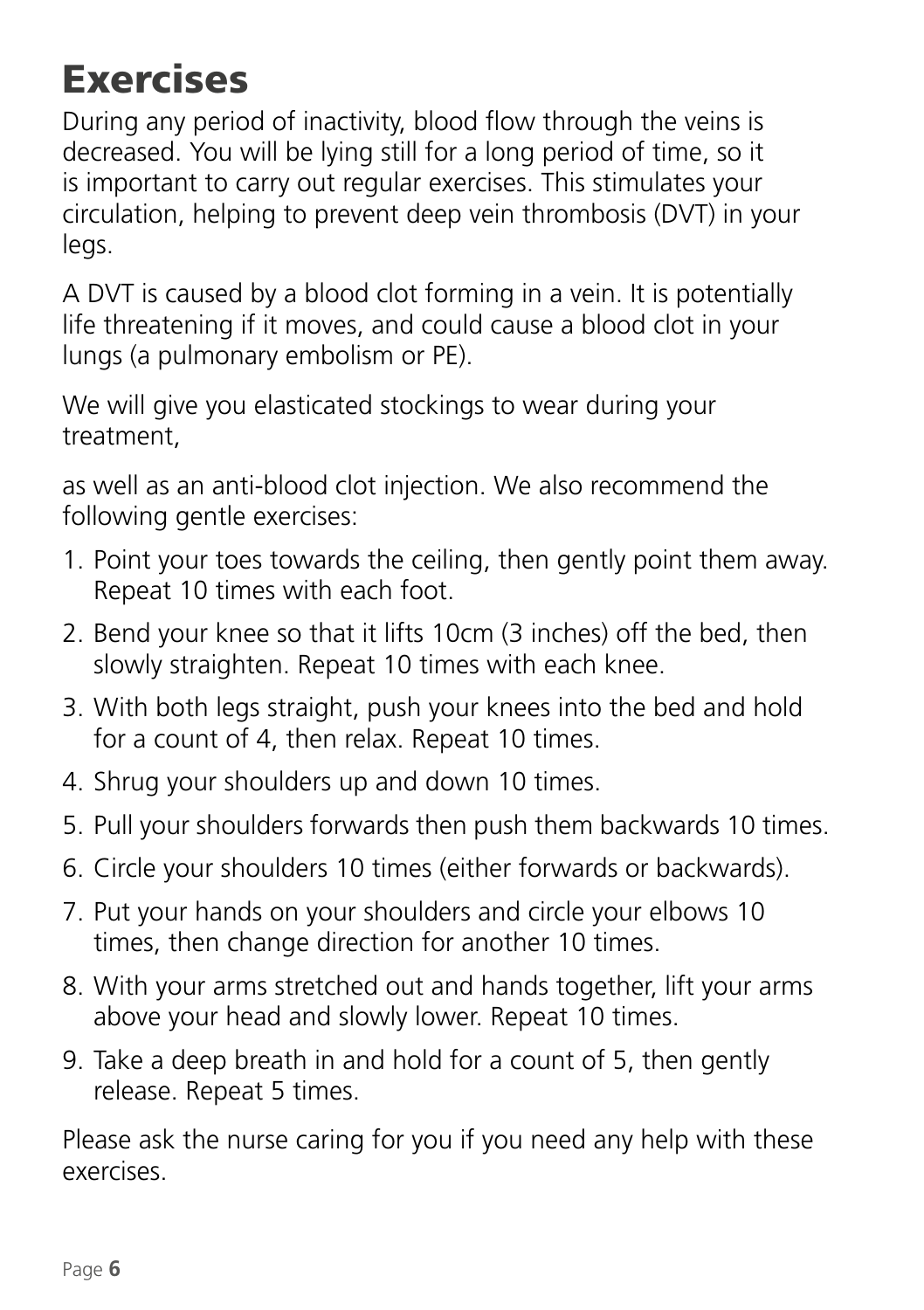# Will I be able to eat and drink?

It is important that you eat and drink during your stay in hospital. You will not be able to sit up to eat, so try to choose food that is easy to eat whilst lying reasonably flat. You will be served food from the restaurant trolley that visits the ward at meal times.

Straws will be available for your cold drinks and hot drinks will be served in a beaker. You must drink plenty of fluids during your stay on the ward and for a few days afterwards, as this will help to prevent urine infections.

Please tell the nurse if you have difficulty eating and drinking whilst lying down.

### What happens if I want to go to the toilet?

You will be given anti-diarrhoea medication to stop your bowels from working; usually loperamide. This will help prevent you from needing to use the toilet during your stay.

You will have a urinary catheter in place, which means that you won't need to get out of bed to pass urine.

### Side effects and risks during treatment

#### Bowels

Your bowels should begin opening again once you stop taking the anti-diarrhoea medication. If you have been experiencing diarrhoea as a side effect of your radiotherapy treatment, this may happen again for a few days.

If you have not opened your bowels within 3-4 days, increase your fibre intake (eat fruit, high-fibre cereals, wholemeal bread or pasta, etc.) to get them going. You may need to take a laxative (such as senna or Laxido) to help get things moving. You can get this from your local pharmacy or on prescription from your GP.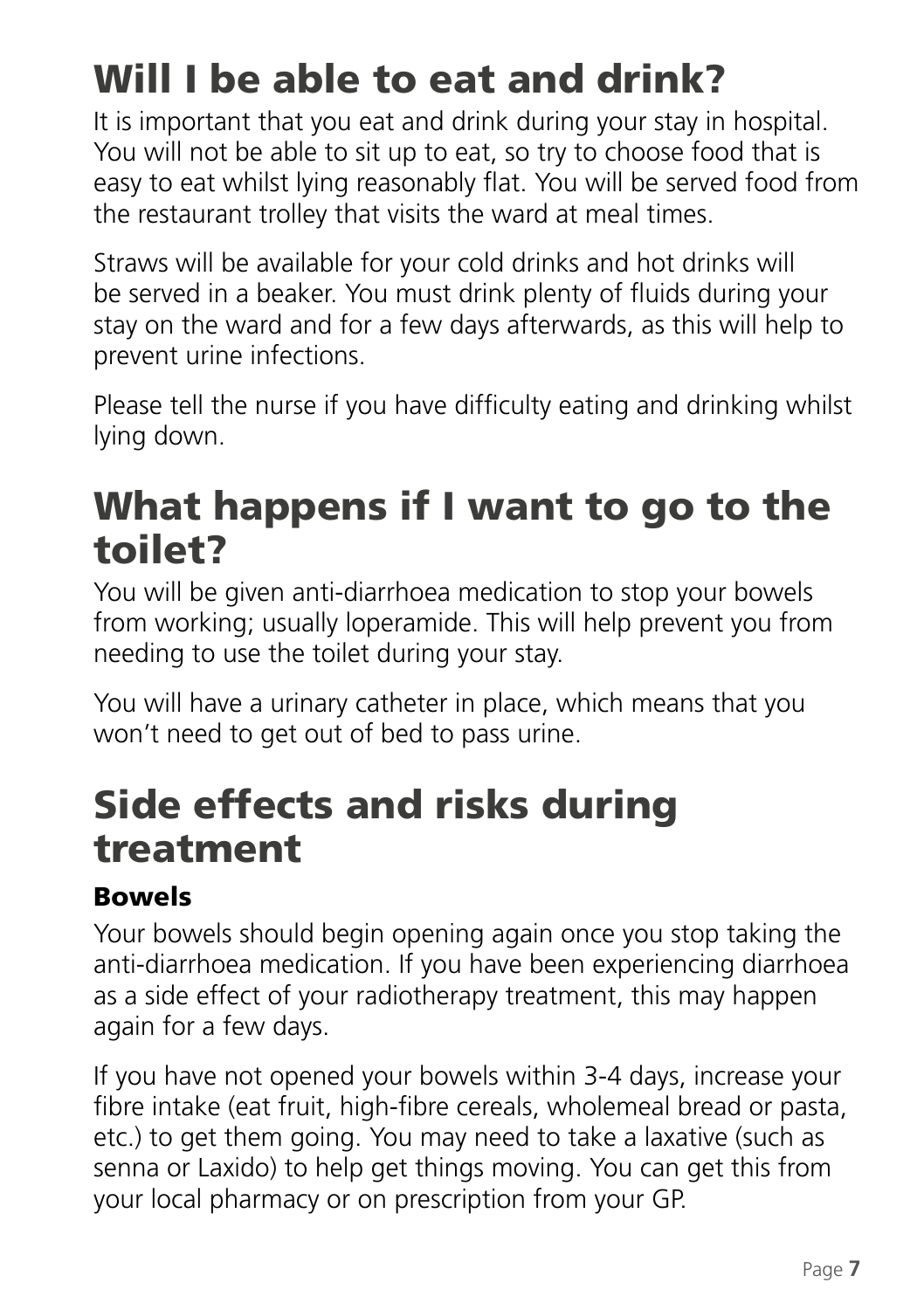There is a low risk of bowel perforation (a small hole) and also of peritonitis (an inflammation of the the thin layer of tissue that lines the inside of the abdomen). If either of these happen you will be given antibiotics.

#### Bladder

After the catheter has been removed, you will need to pass urine before we can discharge you from hospital. This is to make sure that you are able to pass urine and there are no issues from the catheter being in place.

You may experience a burning sensation when you pass urine. This will be helped by continuing to drink plenty of fluids. If the burning sensation increases, lasts more than three days or your urine develops an unpleasant odour, you may have developed a bladder infection. Please contact your family doctor who may prescribe antibiotics to treat the infection.

There is a low risk of perforation of the bladder. If this happens you will be given antibiotics.

#### Uterus

There is a very small risk of perforation of the womb (uterus) during the procedure.

#### Infection

You will be monitored for infection and given antibiotics if you need them.

#### Vagina

After the treatment, the area treated may become sore and inflamed. You may also experience an increase in vaginal discharge or bleeding. To reduce any discomfort and help minimise the risk of infection, it is best to bathe or shower as normal and change sanitary towels regularly. Do not use tampons, feminine deodorisers, douches or talc, as they could cause discomfort and irritation and possibly encourage infection.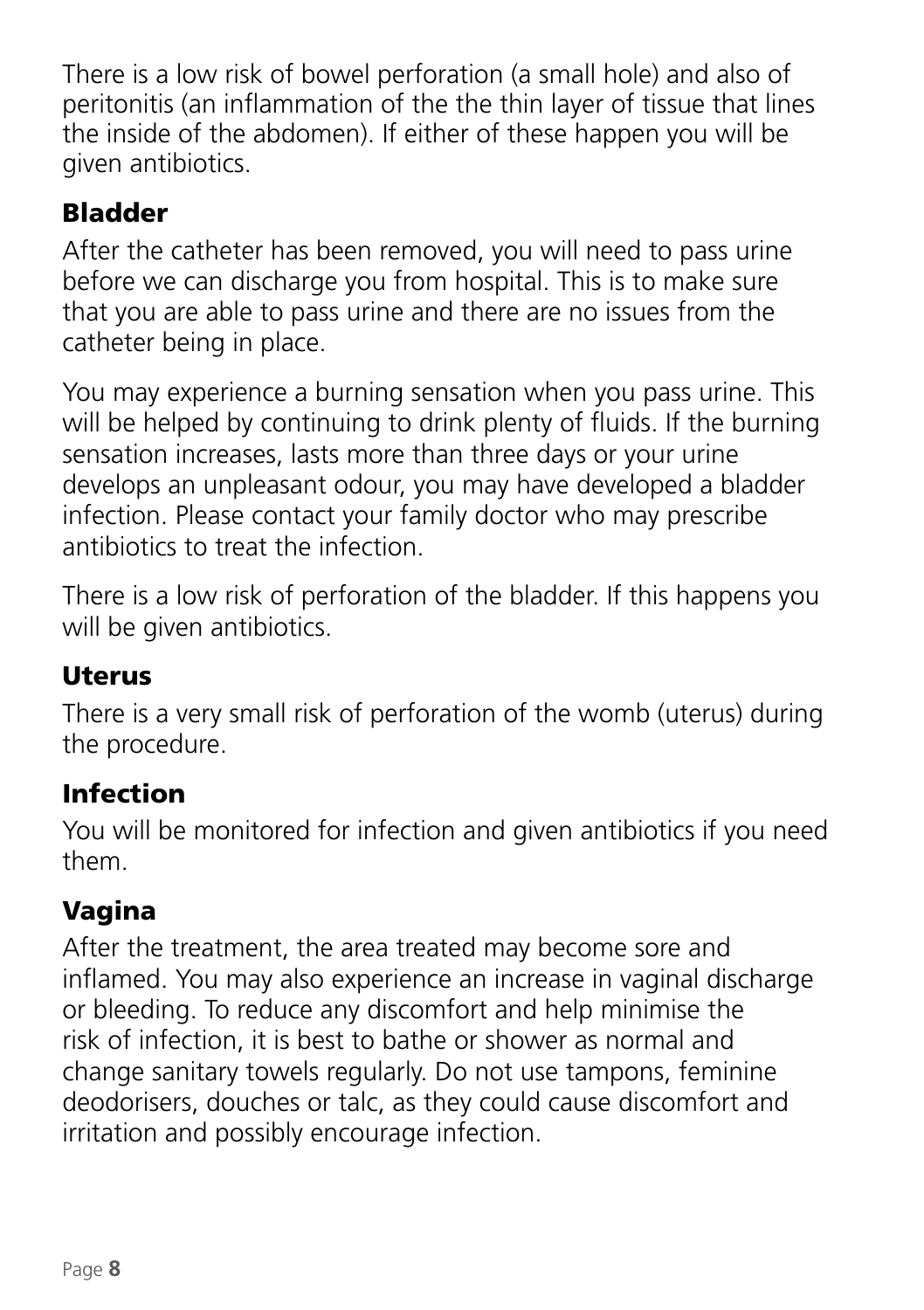#### **Tiredness**

You could feel quite tired or have less energy than usual, both during and after this treatment. This is completely normal. Try to rest and gradually build up to your normal activities as you feel able to.

You may also feel 'stiff' after lying in the same position for so long; take your regular painkillers, if required.

#### Nausea

There is a chance that you might experience some nausea (feeling sick) or vomiting. Try to eat small amounts regularly and choose foods that are easy to swallow.

# Long-term side effects

#### Bowels

1 in 5 women report some symptoms of late effects, such as a change in bowel function. These are usually minimal, with little or no impact on daily life. The effects of most of these symptoms may be controlled by a change in diet.

Less than 1 in 10 women report side effects that may affect quality of life. These may include large bowel narrowing or rectal bleeding.

#### Bladder

1 in 10 women report some symptoms, such as blood in the urine. These are usually minimal, with little or no impact on daily life. The effects of most of these symptoms may be helped by controlling the amount of fluid you drink.

#### Vagina

When the vaginal tissues heal themselves, small scars and adhesions (areas of tissue that have become connected) can form. The muscles supporting the vagina can also become hardened, causing them to lose their flexibility. This may result in your vagina becoming 'tighter' and shorter. This can make vaginal examinations in followup clinics and sexual intercourse more difficult and uncomfortable. You will be given vaginal dilators during your treatment, to help prevent the scars and adhesions forming and to keep your vagina as supple as possible.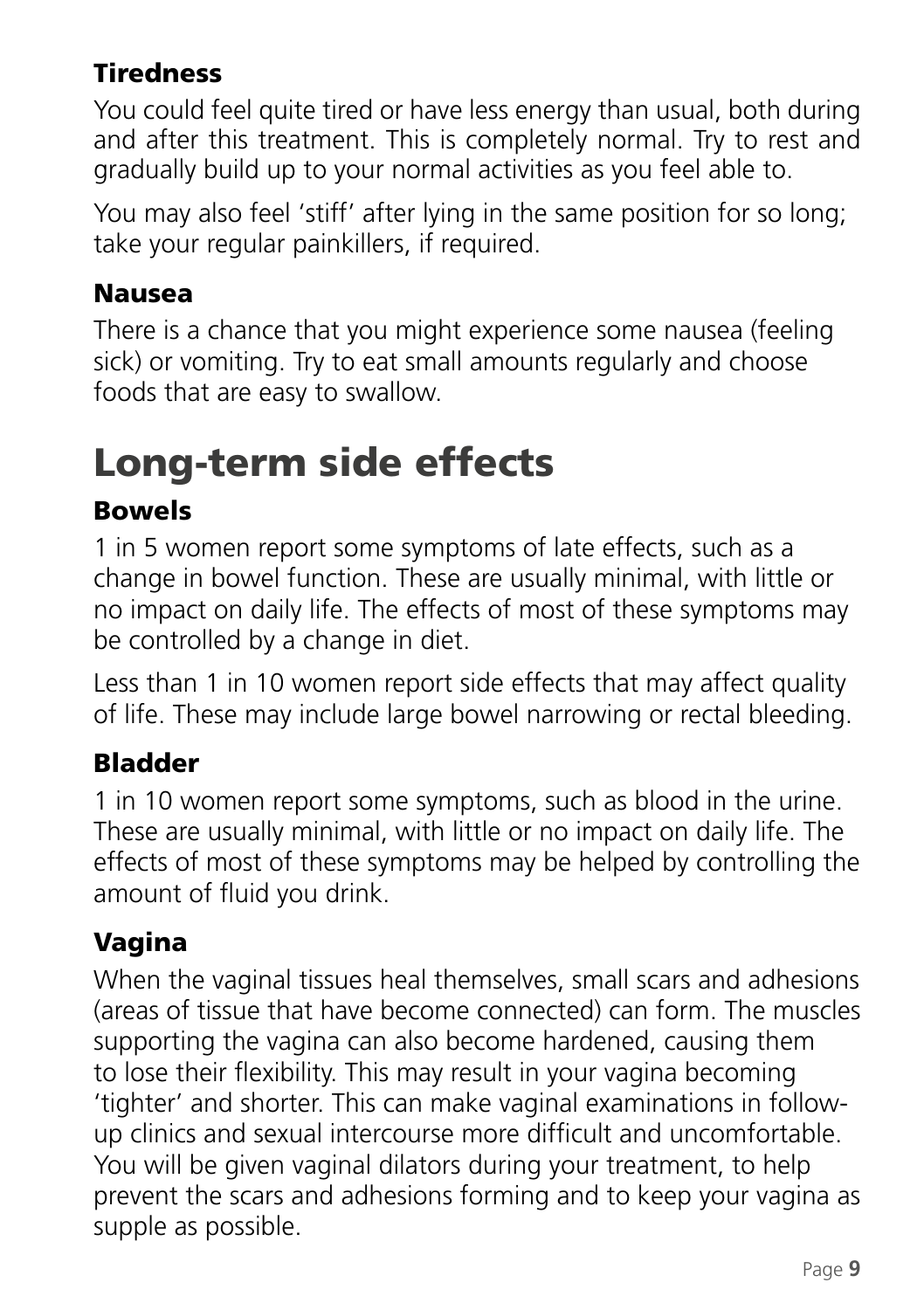The treatment can also affect the cells that produce the natural lubricant in your vagina. This can cause a 'dry' or unpleasant feeling which can make sexual intercourse uncomfortable. This may be helped with the use of a vaginal moisturiser and/or lubricant.

Small blood vessels can develop on the surface of the vagina, which can occasionally bleed. This may happen after using the dilators, intercourse, or a vaginal examination. It is usually nothing to worry about, but if you have any concerns or unexpected bleeding please contact either your gynaecological oncology nurse practitioner or your family doctor.

You may find the Macmillan booklet 'Cancer and your sex life: information for women' useful. Please ask a member of the treatment team for a copy.

#### Fistula

Less than 1 in 100 women develop a fistula following this treatment (an abnormal connection between organs). If this occurs you will be referred to a specialist for further treatment.

#### Second cancer

Brachytherapy is associated with a small risk of causing another cancer many years later. For this reason, it is important that you come for your regular follow-up appointments and alert your doctor to any unexplained symptoms.

### Follow-up arrangements

#### Telephone call

A radiographer will telephone you at home about two to three weeks after your course of brachytherapy has finished, to check your progress.

#### Hospital appointment

You will also have follow-up appointments at the hospital where you first saw your oncologist. The first of these will usually be four to six weeks after your last treatment. This appointment will be sent to you by post. It is at this appointment that your doctor will assess and discuss your progress, ask you about any continuing side effects and plan future appointments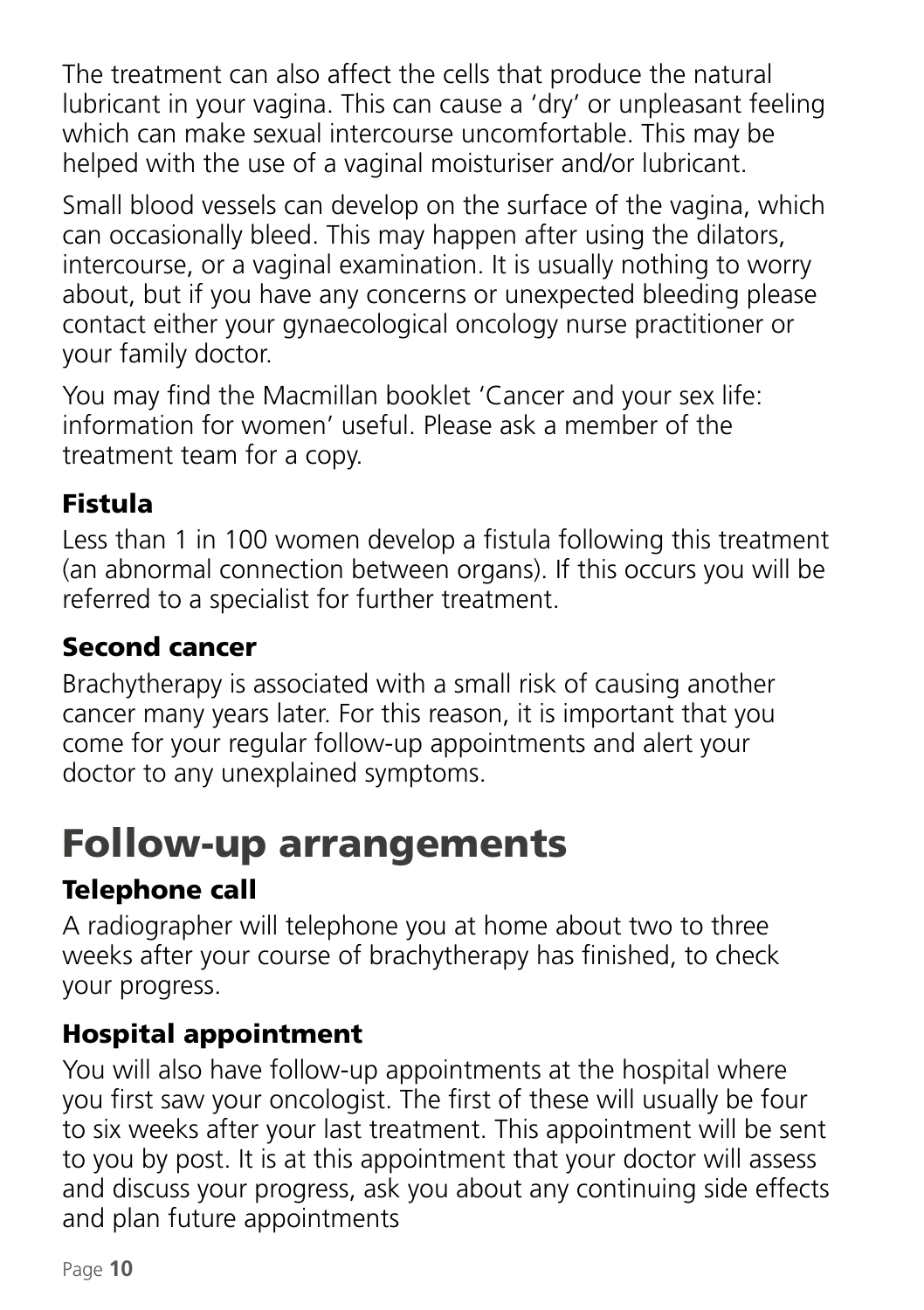You will then be seen at regular intervals for the next five years. At these appointments the doctor will ask you questions about your general wellbeing and specifically about your bowel and bladder functions. They will feel your abdomen and do an internal examination. They will also discuss any future decisions about your care.

If you have any questions, remember to write them down and bring them to the appointment.

### Will I have any scans or tests after the treatment has finished?

A scan may be done a few months after you complete your radiotherapy. It is not usually carried out straight away, as your body needs to recover from the treatment first. Your doctor will decide at future appointments whether any more scans or tests need to be done.

### Who do I contact for advice once my treatment has finished?

For routine advice and queries up until your first follow-up appointment, please contact a member of the treatment team (as shown below). For urgent enquires, contact your family doctor.

After your first follow-up appointment, please contact your gynaecological oncology nurse practitioner or your family doctor.

### How to contact us

#### During normal working hours:

| Brachytherapy radiographers         | 01865 226 289 |
|-------------------------------------|---------------|
| Consultant Therapeutic radiographer | 01865 227 213 |
| <b>Out of hours:</b>                |               |
| Oxford triage assessment team       | 01865 572 192 |